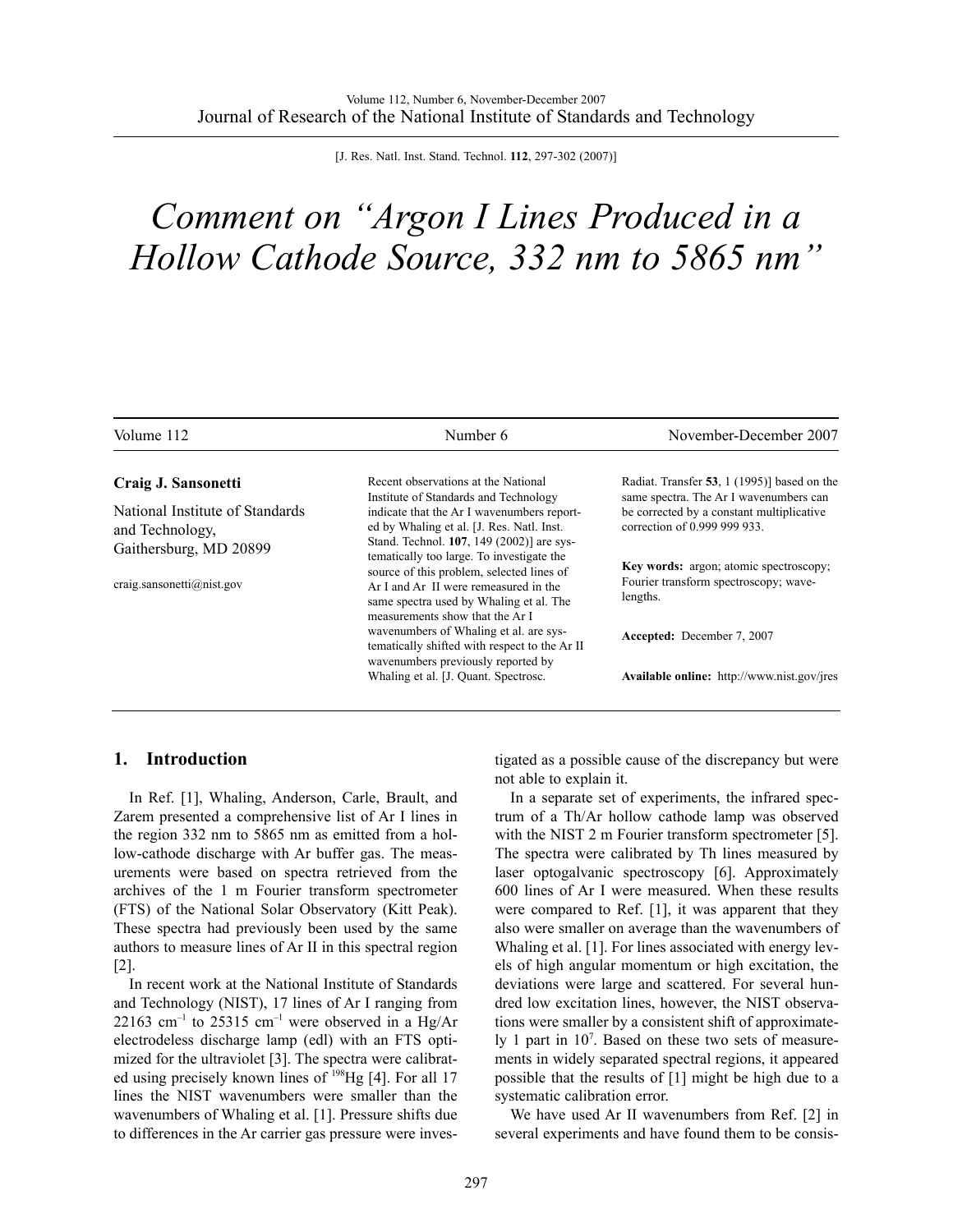tent with other generally accepted wavelength standards. It seemed interesting, therefore, to try to determine whether the Ar I wavenumbers from Ref. [1] and Ar II wavenumbers from Ref. [2] were consistent with each other. To investigate this question we retrieved three of the spectra used for the Ar measurements — Ti #7 (8/15/92), Cu #2 (4/17/83), and Ti #2 (11/19/85) from the Kitt Peak Archives [7]. The spectra were analyzed using the interactive program Xgremlin [8]. Each line of interest was fit with a Voigt profile convoluted with the FTS instrumental function to obtain the wavenumber.

 $Ti$  #7 (8/15/92) covers the region of the NIST Hg/Ar edl observations. In this spectrum we measured the 28 Ar II lines recommended by Learner and Thorne for use as calibration lines [9]. From these lines we calculated a correction factor for the spectrum with an uncertainty of 2 parts in  $10^9$ , as shown in Table 1. We then measured the 17 Ar I lines that appeared in the NIST Hg/Ar observations and corrected their wavenumbers

using the factor from Table 1. The results are shown in Table 2, where they are compared with the values from Whaling et al. [1]. The values from [1] are larger on average by the multiplicative constant 1.000 000 065 7(24). The combined standard uncertainty is calculated as the sum in quadrature of the standard error of the mean, representing the random scatter of the data, and a systematic component that propagates directly from the standard error in the calibration factor.

Cu #2 (4/17/83) covers a portion of the infrared in which many Ar I lines appear in the NIST Th/Ar hollow-cathode observations. In this spectrum we chose 20 lines of Ar II with high signal-to-noise ratio and good line symmetry for use in determining the wavenumber correction factor. The results are shown in Table 3. The scatter is significantly larger than for the recommended lines used in the previous spectrum, and two of the lines produce correction factors that are clear outliers. We excluded these lines, shown in italics in Table 3, in calculating the average. We then measured

**Table 1**. Determination of correction factor for the spectrum Ti #7 (8/15/92) from 28 Ar II lines.

| Correction Factor<br>Whaling Ar II [2]<br>$(cm^{-1})$ |
|-------------------------------------------------------|
| 19429.7694<br>1.000 000 251                           |
| 19749.3873<br>1.000 000 294                           |
| 19957.1662<br>1.000 000 275                           |
| 20106.3743<br>1.000 000 288                           |
| 20135.0466<br>1.000 000 281                           |
| 20265.1249<br>1.000 000 273                           |
| 20448.1949<br>1.000 000 264                           |
| 20486.6556<br>1.000 000 271                           |
| 20622.1121<br>1.000 000 273                           |
| 1.000 000 273<br>20801.4230                           |
| 20981.0895<br>1.000 000 271                           |
| 21109.3817<br>1.000 000 273                           |
| 21149.7409<br>1.000 000 278                           |
| 1.000 000 266<br>21462.8892                           |
| 21831.0458<br>1.000 000 262                           |
| 1.000 000 264<br>21995.7838                           |
| 1.000 000 276<br>22561.9551                           |
| 1.000 000 272<br>22566.0667                           |
| 22587.4176<br>1.000 000 264                           |
| 22715.8001<br>1.000 000 272                           |
| 1.000 000 273<br>22720.3928                           |
| 22826.3751<br>1.000 000 279                           |
| 1.000 000 269<br>22992.2808                           |
| 23081.8043<br>1.000 000 290                           |
| 1.000 000 247<br>23431.6744                           |
| 1.000 000 251<br>23644.3037                           |
| 25447.0076<br>1.000 000 243                           |
| 1.000 000 274<br>26807.0020                           |
| 1.000 000 270<br>Average                              |
| <b>Standard Error</b><br>0.000 000 002                |
|                                                       |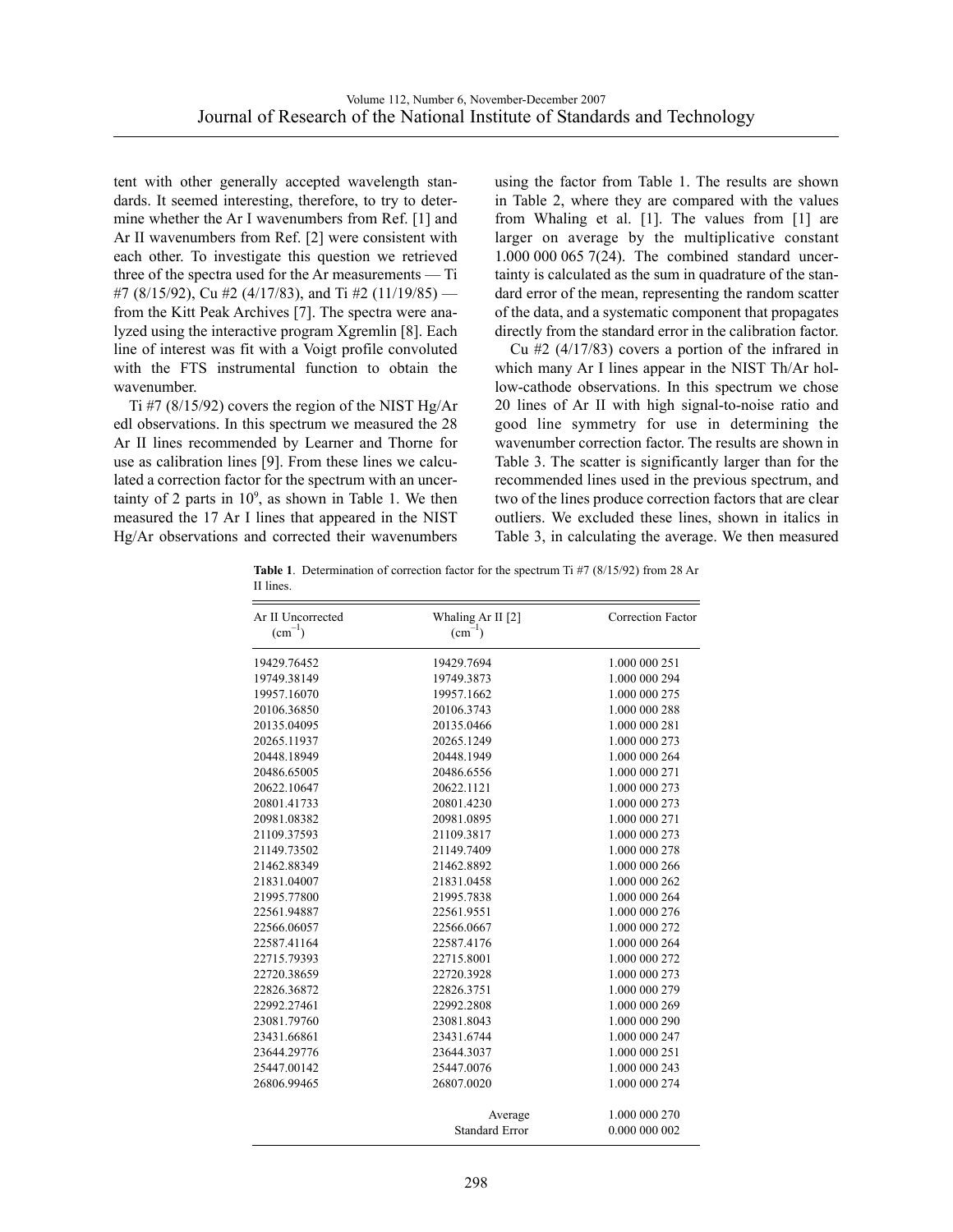| Ar I Corrected<br>Ti #7 $(8/15/92)$ | Whaling Ar I [1]   | Deviation             | Ratio<br>Whaling/Ti#7 |
|-------------------------------------|--------------------|-----------------------|-----------------------|
| $\rm (cm^{-1})$                     | $\text{(cm}^{-1})$ | $\text{(cm}^{-1})$    |                       |
| 22163.1288                          | 22163.1303         | 0.0015                | 1.000 000 0689        |
| 23007.6021                          | 23007.6035         | 0.0015                | 1.000 000 0630        |
| 23059.7703                          | 23059.7718         | 0.0015                | 1.000 000 0637        |
| 23069.2254                          | 23069.2269         | 0.0015                | 1.000 000 0650        |
| 23248.7295                          | 23248.7308         | 0.0013                | 1.000 000 0559        |
| 23400.7302                          | 23400.7318         | 0.0016                | 1.000 000 0667        |
| 23432.9952                          | 23432.9967         | 0.0015                | 1.000 000 0657        |
| 23471.0895                          | 23471.0911         | 0.0016                | 1.000 000 0675        |
| 23798.9963                          | 23798.9979         | 0.0016                | 1.000 000 0661        |
| 23812.3597                          | 23812.3612         | 0.0015                | 1.000 000 0647        |
| 23853.7662                          | 23853.7677         | 0.0015                | 1.000 000 0650        |
| 23855.5661                          | 23855.5677         | 0.0016                | 1.000 000 0667        |
| 23905.9332                          | 23905.9348         | 0.0016                | 1.000 000 0655        |
| 24007.5674                          | 24007.5691         | 0.0017                | 1.000 000 0693        |
| 24039.8321                          | 24039.8337         | 0.0016                | 1.000 000 0672        |
| 24718.4549                          | 24718.4566         | 0.0017                | 1.000 000 0695        |
| 25315.8386                          | 25315.8403         | 0.0017                | 1.000 000 0673        |
|                                     |                    | Average               | 1.000 000 0657        |
|                                     |                    | <b>Standard Error</b> | 0.000 000 0008        |
|                                     |                    | Uncertainty           | 0.000 000 0024        |

| <b>Table 2.</b> Calibrated wavenumbers for selected lines of Ar I from the spectrum Ti #7 (8/15/92). |
|------------------------------------------------------------------------------------------------------|
|------------------------------------------------------------------------------------------------------|

Table 3. Determination of correction factor for the spectrum Cu #2 (4/17/83) from 20 Ar II lines. The two lines shown in italics were excluded from the average.

| Ar II Uncorrected<br>$\text{(cm}^{-1})$ | Whaling Ar II<br>$(cm^{-1})$ | Correction Factor |  |  |
|-----------------------------------------|------------------------------|-------------------|--|--|
| 3312.75206                              | 3312.7464                    | 0.999 998 293     |  |  |
| 3336.55291                              | 3336.5474                    | 0.999 998 347     |  |  |
| 3405.89968                              | 3405.8945                    | 0.999 998 478     |  |  |
| 3423.09192                              | 3423.0862                    | 0.999 998 330     |  |  |
| 3441.05069                              | 3441.0452                    | 0.999 998 404     |  |  |
| 3469.59959                              | 3469.5940                    | 0.999 998 389     |  |  |
| 3495.53382                              | 3495.5280                    | 0.999 998 336     |  |  |
| 3519.86194                              | 3519.8561                    | 0.999 998 340     |  |  |
| 3562.07384                              | 3562.0678                    | 0.999 998 304     |  |  |
| 3580.41755                              | 3580.4113                    | 0.999 998 256     |  |  |
| 3612.33588                              | 3612.3300                    | 0.999 998 373     |  |  |
| 3617.29540                              | 3617.2893                    | 0.999 998 314     |  |  |
| 3620.50053                              | 3620.4946                    | 0.999 998 362     |  |  |
| 3695.22406                              | 3695.2181                    | 0.999 998 386     |  |  |
| 3765.74583                              | 3765.7387                    | 0.999 998 107     |  |  |
| 3807.75799                              | 3807.7517                    | 0.999 998 348     |  |  |
| 3878.80819                              | 3878.8018                    | 0.999 998 354     |  |  |
| 3906.18281                              | 3906.1761                    | 0.999 998 282     |  |  |
| 4030.02928                              | 4030.0201                    | 0.999 997 723     |  |  |
| 4031.86939                              | 4031.8627                    | 0.999 998 340     |  |  |
|                                         | Average                      | 0.999 998 346     |  |  |
|                                         | <b>Standard Error</b>        | 0.000 000 012     |  |  |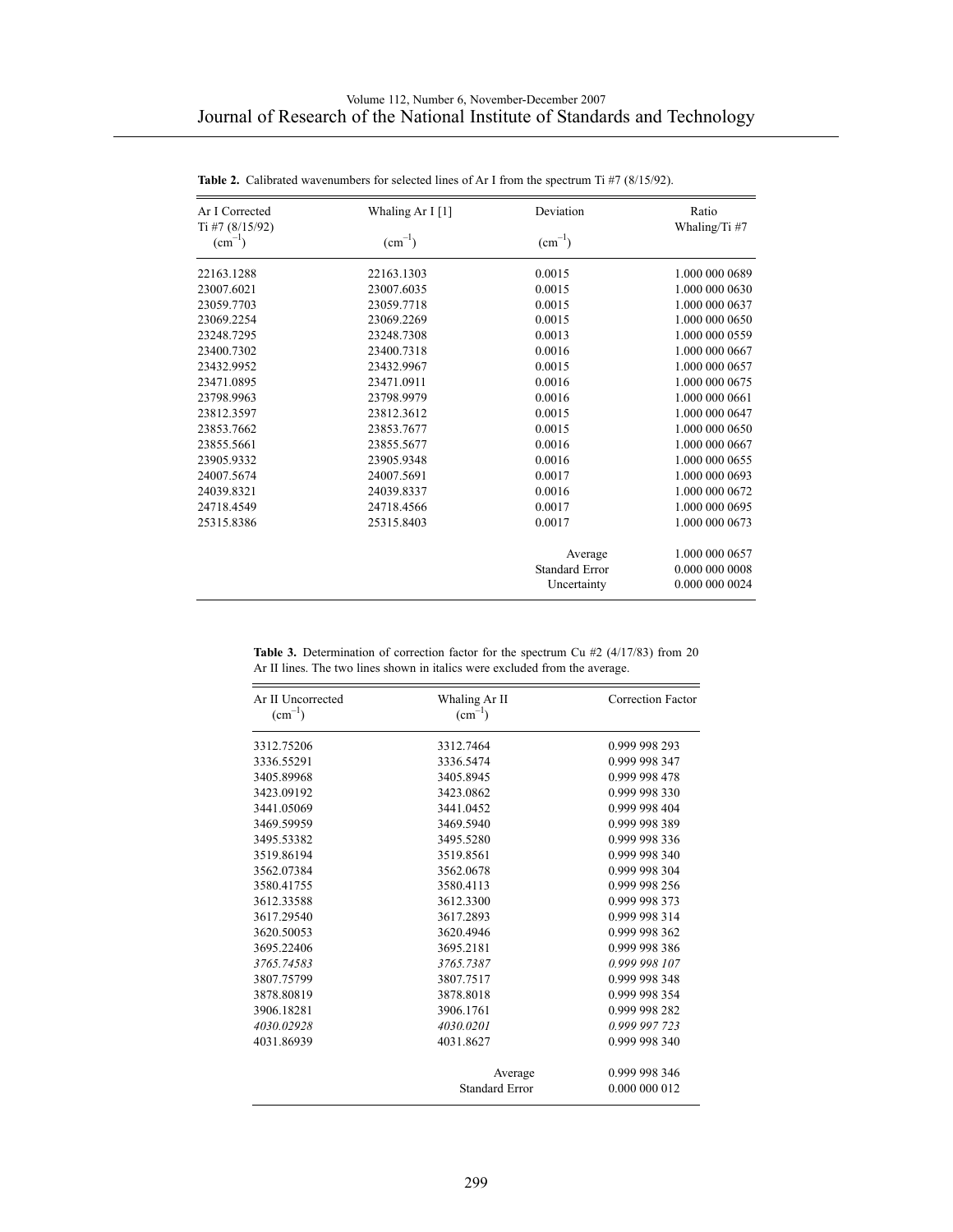20 Ar I lines that had high signal-to-noise ratio, good symmetry, and were associated with states of low excitation and low angular momentum. The wavenumbers for these lines were corrected with the factor from Table 3. The results are shown in Table 4. Again the results of Whaling et al. [1] are systematically larger. Neither the correction factor nor the ratio in Table 4 is determined as precisely for this spectrum as for Ti #7 because the number of significant figures given in Ref. [2] becomes a limiting factor; however, to a good approximation the results of [1] are again larger by a constant factor.

Ti #2 (11/19/85) covers the near ultraviolet to near infrared region between the two sets of unpublished NIST observations. In this region 18 Ar II lines are recommended for use as wavelength standards [2]. One of these lines was too weak to measure, but the remaining 17 were measured and used with the published wavenumbers from [2] to determine values of the correction factor, as shown in Table 5. The two longest wavelength lines produced correction factors that are in poor agreement with the other lines, and the overall scatter of the data is larger than in the other spectra. Since some of the lines recommended as standards were weak, an additional 20 lines were selected and

measured based solely on their high signal-to-noise ratio and good symmetry. These lines produced correction factors with about the same average but a standard deviation 1.6 times larger than the original set; consequently, the average correction factor was calculated from the recommended lines, omitting the two outliers from the average. We then measured 20 lines of Ar I that were selected using the same criteria as for Cu #2 (4/17/83). The wavenumbers were corrected using the correction factor from Table 5. The results are presented in Table 6. As in the other two spectra the results from [1] are systematically larger than the new measurements.

Based on this sample of lines from three different spectra, which cover a wide range of wavelengths from the ultraviolet to the infrared, it is clear that the Ar I wavenumber scale in Ref. [1] is not consistent with the Ar II wavenumber scale in Ref. [2], despite the fact that Ar I and Ar II were measured in the same spectra. For each of the three spectra the scales differ by a multiplicative constant. The constant is defined most precisely for the spectrum Ti  $#7$  (8/15/92), but the values for all three spectra agree within their uncertainties.

We have confidence that the wavenumbers for Ar II [2] are reliable. They have been widely used as stan-

| Ar I Corrected<br>Cu #2 (4/17/83) | Whaling Ar I [1] | Deviation             | Ratio<br>Whaling/Cu #2 |
|-----------------------------------|------------------|-----------------------|------------------------|
| $\text{(cm}^{-1})$                | $(cm^{-1})$      | $(cm^{-1})$           |                        |
| 3334.4969                         | 3334.4971        | 0.0002                | 1.000 000 060          |
| 3415.2253                         | 3415.2255        | 0.0002                | 1.000 000 059          |
| 3417.2965                         | 3417.2967        | 0.0002                | 1.000 000 059          |
| 3435.4220                         | 3435.4222        | 0.0002                | 1.000 000 058          |
| 3467.0372                         | 3467.0373        | 0.0001                | 1.000 000 029          |
| 3504.0523                         | 3504.0525        | 0.0002                | 1.000 000 057          |
| 3525.4135                         | 3525.4137        | 0.0002                | 1.000 000 057          |
| 3573.3634                         | 3573.3636        | 0.0002                | 1.000 000 056          |
| 3602.2958                         | 3602.2960        | 0.0002                | 1.000 000 056          |
| 3619.6873                         | 3619.6875        | 0.0002                | 1.000 000 055          |
| 3647.1137                         | 3647.1139        | 0.0002                | 1.000 000 055          |
| 3663.9178                         | 3663.9180        | 0.0002                | 1.000 000 055          |
| 3725.3641                         | 3725.3642        | 0.0001                | 1.000 000 027          |
| 3757.6287                         | 3757.6289        | 0.0002                | 1.000 000 053          |
| 3766.4387                         | 3766.4389        | 0.0002                | 1.000 000 053          |
| 3828.0607                         | 3828.0610        | 0.0003                | 1.000 000 078          |
| 3922.4007                         | 3922.4009        | 0.0002                | 1.000 000 051          |
| 3978.9713                         | 3978.9716        | 0.0003                | 1.000 000 075          |
| 4012.5895                         | 4012.5897        | 0.0002                | 1.000 000 050          |
| 4171.3497                         | 4171.3499        | 0.0002                | 1.000 000 048          |
|                                   |                  | Average               | 1.000 000 0054         |
|                                   |                  | <b>Standard Error</b> | 0.000 000 0003         |
|                                   |                  | Uncertainty           | 0.000 000 0012         |

Table 4. Calibrated wavenumbers for selected lines of Ar I from the spectrum Cu #2 (4/17/83).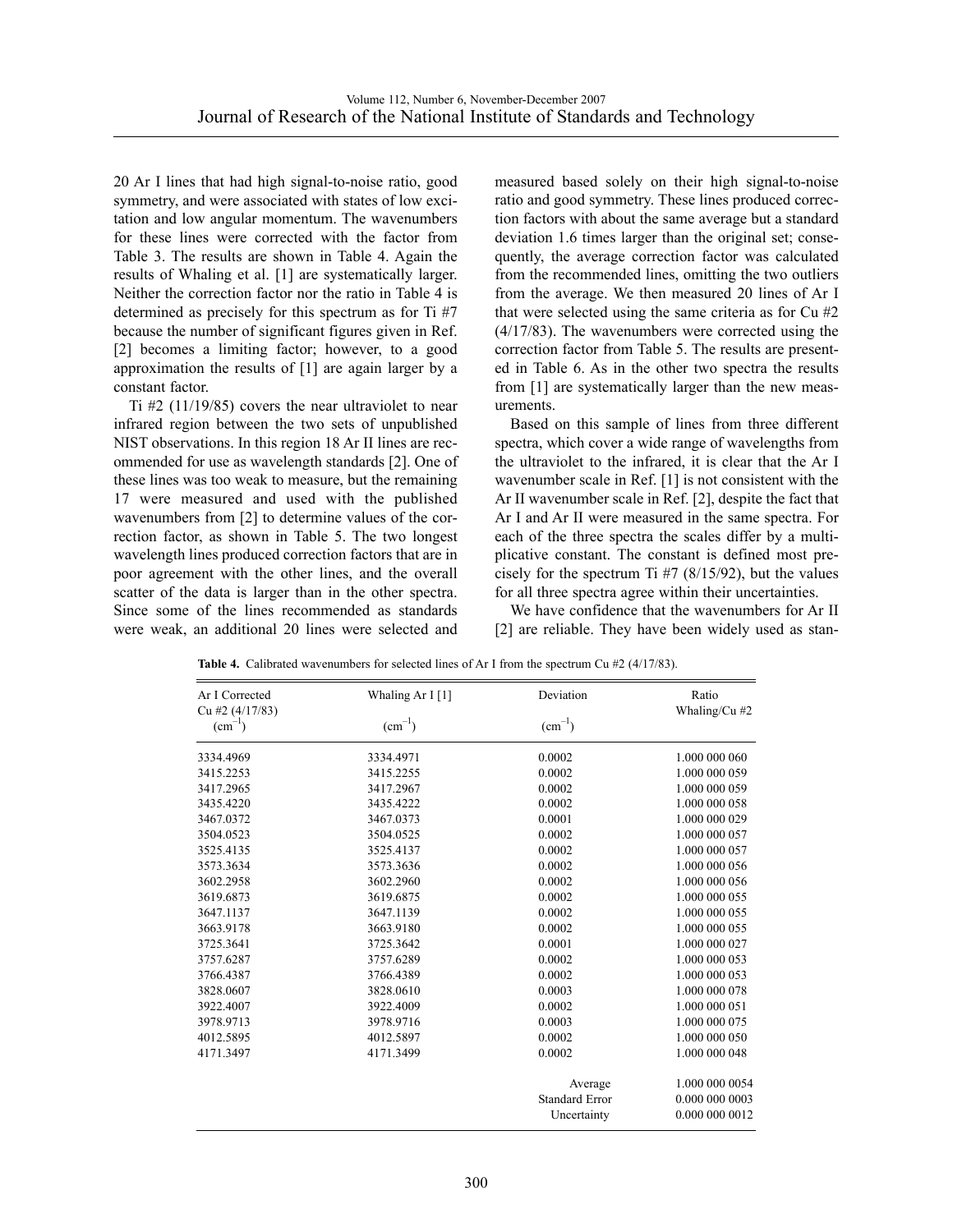| Ar II Uncorrected<br>$(cm^{-1})$ | Whaling Ar II<br>$(cm-1)$ | Correction Factor |
|----------------------------------|---------------------------|-------------------|
| 4776.24004                       | 4776.2372                 | 0.999 999 406     |
| 5833.12595                       | 5833.1234                 | 0.999 999 562     |
| 7167.21529                       | 7167.2141                 | 0.999 999 834     |
| 7540.04974                       | 7540.0487                 | 0.999 999 862     |
| 8123.06894                       | 8123.0686                 | 0.999 999 959     |
| 8204.99534                       | 8204.9945                 | 0.999 999 898     |
| 8494.17032                       | 8494.1690                 | 0.999 999 844     |
| 8918.39741                       | 8918.3950                 | 0.999 999 730     |
| 9152.11655                       | 9152.1152                 | 0.999 999 852     |
| 9231.54287                       | 9231.5434                 | 1.000 000 058     |
| 9245.68391                       | 9245.6829                 | 0.999 999 890     |
| 9551.05683                       | 9551.0551                 | 0.999 999 819     |
| 9887.83232                       | 9887.8323                 | 0.999 999 998     |
| 10091.72748                      | 10091.7258                | 0.999 999 834     |
| 10550.91915                      | 10550.9176                | 0.999 999 853     |
| 10773.24592                      | 10773.2439                | 0.999 999 812     |
| 11086.39442                      | 11086.3923                | 0.999 999 808     |
|                                  | Average                   | 0.999 999 870     |
|                                  | <b>Standard Error</b>     | 0.000 000 021     |

Table 5. Determination of correction factor for the spectrum Ti #2 (11/19/85) from 20 Ar II lines. The two lines shown in italics were excluded from the average.

|  |  | <b>Table 6.</b> Calibrated wavenumbers for selected lines of Ar I from the spectrum Ti #2 (11/19/85). |  |  |  |  |  |  |  |  |  |
|--|--|-------------------------------------------------------------------------------------------------------|--|--|--|--|--|--|--|--|--|
|--|--|-------------------------------------------------------------------------------------------------------|--|--|--|--|--|--|--|--|--|

| Whaling Ar I [1]<br>Ar I Corrected<br>$Ti$ #2 (11/19/85) |             | Deviation             | Ratio<br>Whaling/Cu #2 |  |
|----------------------------------------------------------|-------------|-----------------------|------------------------|--|
| $\text{(cm}^{-1})$                                       | $(cm^{-1})$ | $(cm^{-1})$           |                        |  |
| 5929.5463                                                | 5929.5467   | 0.0004                | 1.000 000 065          |  |
| 6294.2542                                                | 6294.2547   | 0.0005                | 1.000 000 075          |  |
| 6521.6533                                                | 6521.6538   | 0.0005                | 1.000 000 073          |  |
| 6651.3143                                                | 6651.3147   | 0.0004                | 1.000 000 064          |  |
| 6858.0308                                                | 6858.0314   | 0.0006                | 1.000 000 081          |  |
| 7188.4110                                                | 7188.4115   | 0.0005                | 1.000 000 075          |  |
| 7338.7039                                                | 7338.7045   | 0.0006                | 1.000 000 084          |  |
| 7554.0590                                                | 7554.0597   | 0.0007                | 1.000 000 087          |  |
| 7910.1789                                                | 7910.1795   | 0.0006                | 1.000 000 076          |  |
| 8099.2837                                                | 8099.2843   | 0.0006                | 1.000 000 070          |  |
| 8403.4398                                                | 8403.4405   | 0.0007                | 1.000 000 089          |  |
| 8553.7326                                                | 8553.7333   | 0.0007                | 1.000 000 079          |  |
| 8717.8755                                                | 8717.8762   | 0.0007                | 1.000 000 084          |  |
| 8887.7592                                                | 8887.7599   | 0.0007                | 1.000 000 083          |  |
| 9178.2310                                                | 9178.2318   | 0.0008                | 1.000 000 084          |  |
| 9342.3739                                                | 9342.3745   | 0.0006                | 1.000 000 065          |  |
| 9541.1601                                                | 9541.1608   | 0.0007                | 1.000 000 068          |  |
| 9749.5939                                                | 9749.5947   | 0.0008                | 1.000 000 082          |  |
| 10217.4419                                               | 10217.4425  | 0.0006                | 1.000 000 057          |  |
| 10687.4305                                               | 10687.4309  | 0.0004                | 1.000 000 041          |  |
|                                                          |             | Average               | 1.000 000 0074         |  |
|                                                          |             | <b>Standard Error</b> | 0.000 000 0003         |  |
|                                                          |             | Uncertainty           | 0.000 000 0021         |  |